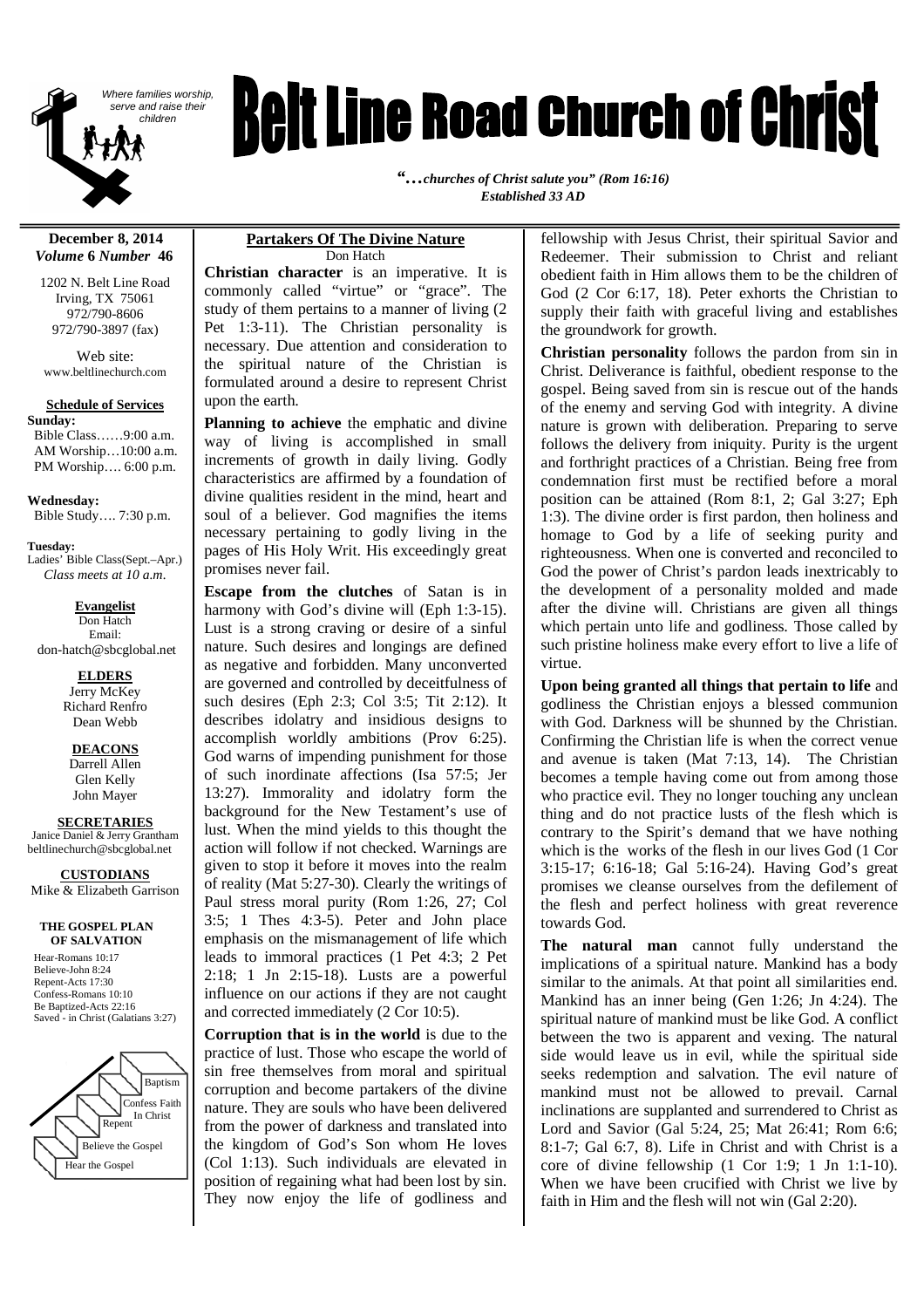#### **FAMILY CARE A Message from Our Shepherds**

Last week we asked the question, "Can a Christian feel secure about his or her salvation?" We said there were three attitudes about salvation and they were undeserved security, unjustified doubts and blessed assurance. We talked about underserved security and so today let us visit unjustified doubts.

**Unjustified Doubts,** but what of the apparently faithful and dedicated lady in her nineties who was described in last week's article? Are her doubts and those of other apparently faithful Christians who are **really trying** to "seek first His kingdom" justified? As already indicated there may be some who are harboring secret sins who should have doubts about their salvation because they aren't seeking first the kingdom, but this discussion is not about them. It is about those whose past sins (for which they have asked forgiveness) still weigh on their conscience, and those who still feel the pull of temptation, and those who are weighed down by the trials of life or other similar problems.

**To those Christians whose past sins (of which they have repented) weight on them** the Scriptures speak a clear word. Notice what Isaiah was told when he confessed *"Your iniquity is taken away, and your sin purged."* **Isaiah 6:7.** The Lord likewise said in **Isaiah 1:18** *"Though your sins are like scarlet, they shall be as white as snow; though they are red like crimson, they shall be as wool".* Likewise in the New Testament, even to those who were responsible for the murder of Christ, Peter promised *"remission"* of sins for those willing to *"repent"* and *"be baptized"* Acts **2:38.** *"Remission"* means a complete cancellation of those sins. It means He will *"remember"* them *"no more"* **Heb. 8:12.** Christians who still have doubts about their forgiveness need to study God's word more and learn to take God at His word. He has forgiven them and such doubts are not justified.

**For those who worry about their salvation because they still feel the pull of temptation** from time to time, a word of scriptural explanation is needed. Even Jesus was *"tempted" "…in all points" "…like as we are"* **Heb. 4:15.** Temptation is not sin, and therefore does not separate us from God. Frequent temptation may mean immaturity, but it does not destroy our relationship with God. In fact, even when we fall to temptation and sin, our relationship with God is preserved unless we defend our sin and refuse to repent of it. That is John's message in **1 John 1:7** *"But if we walk in the light as He is in the light, we have fellowship with one another, and the blood of Jesus Christ His Son cleanses us from all sin."*

**And what do the Scriptures say to those Christians who tend to doubt their salvation because they are suffering so many trials and tribulations?** What do they say to the person who says "My relationship with God must not be right or He wouldn't have permitted me to lose my loving mate to cancer?" The inspired James says that when we encounter difficulties in our Christian life we should look for the silver lining: *"My brethren, count it all joy when you fall into various trials, knowing that the testing of your faith produces patience. But let patience have its perfect work, that you may be perfect and complete, lacking nothing."* James 1:2-4. Combined with what Paul promises us about God not allowing us *"to be tempted above"* what we *"are able"* **1 Cor. 10:13, Continued on page 3,**

#### **The Great I Am**

**Jesus Christ was declared** to be "God with us" (Mat 1:18-20; Rom 1:1-5). Jesus spoke to the scribes and Pharisees concerning His amazing role while upon the earth (Jn 8:56- 58). He said that He was before Abraham was. He used the term "**I am**" which was indicative of the term used when Moses approached the burning bush and asked God in what name would he tell the Israelite he had come (Ex 3:24-18). This was such a bold statement that the scribes and Pharisees prepared to stone Him to death for blasphemy, calling Himself God. Jesus said He had told them the truth and they did not believe it. They accused Him of being in league with the devil which they could not prove. He said those who kept His words would never see death. His accusers said Abraham and the prophets had died and that Jesus could not keep an individual from dying. Jesus was not glorifying Himself, but He spoke of the Father. Even though His accusers were religious men their religion was not valid. Abraham had rejoiced to see the days of Jesus (Mat 22:31-33). Jesus made the startling statement that before Abraham He was (**I am**). Remarkably Jesus escaped their stoning by being hidden from them and walked out of the temple (a miracle).

**If He had not been God** with us He had blasphemed. The Law of Moses demanded that He be stoned (Lev 24:16). He was the God of eternity who had come to the earth (Phil 2:1- 14). Jesus was actually claiming to be the voice which spoke from the burning bush to Moses when the name of God was pronounced "I am that I am" (Ex3:14). He was the God of eternal self-existence, transcendent to time as well as space and matter. Abraham had been promised that the God who spoke to him would be his shield, and exceeding great reward (Gen 15:1). Thus, Jesus was now declaring that the promises of God were being fulfilled. God would be the protector and provider of Abraham and his offspring. It is fascinating how many times the words "I am" are used in the Bible.

The words I am became a part of the scriptural teachings. In the book of Psalms, in passages which are known to be Messianic referring to Christ the words "I am" are used (Psm 22:6; 40:17; 69:8, 20, 28; 102:7, 11). These speak prophetically and sadly of the suffering of the incarnate Christ. The prophetic books abound in the statement "I am". In the last book of the prophets Malachi said, "I am the Lord, I change not" (Mal 3:6).

The final claims of the great I am are made by Jesus Christ of Nazareth. Jesus said, "I am the bread of life, the light of the world, the door of the sheep, the good shepherd, the resurrection and the life, the way, the truth, the true vine (Jn 6:35, 48, 51; 8:12; 10:7-9; 10:11-14, 25; 14:6; 15:1-5). We must remember that Jesus Christ, our Savior claimed to be the "I am".

John in Revelation concludes the "I am" statements. Jesus said "I am he that liveth, and was dead: and behold I am alive for evermore, Amen" (Rev 1:18). "Believeth thou this?" Jesus said, "…if thou believeth not that I am he, ye shall die in your sins" (Jn 8:24). The final words on the Great I am are in Revelation. "I am Alpha and Omega, the beginning and the end, the first and last, the offspring of David, and the bright and morning star" (Rev 1:8, 11, 17; 21:16; 22:13, 16). Jesus Christ is our glorious Lord and Savior. He is more than a great teacher. He is the beginning and end of our salvation, our sin bearer, eternal King. **Don Hatch**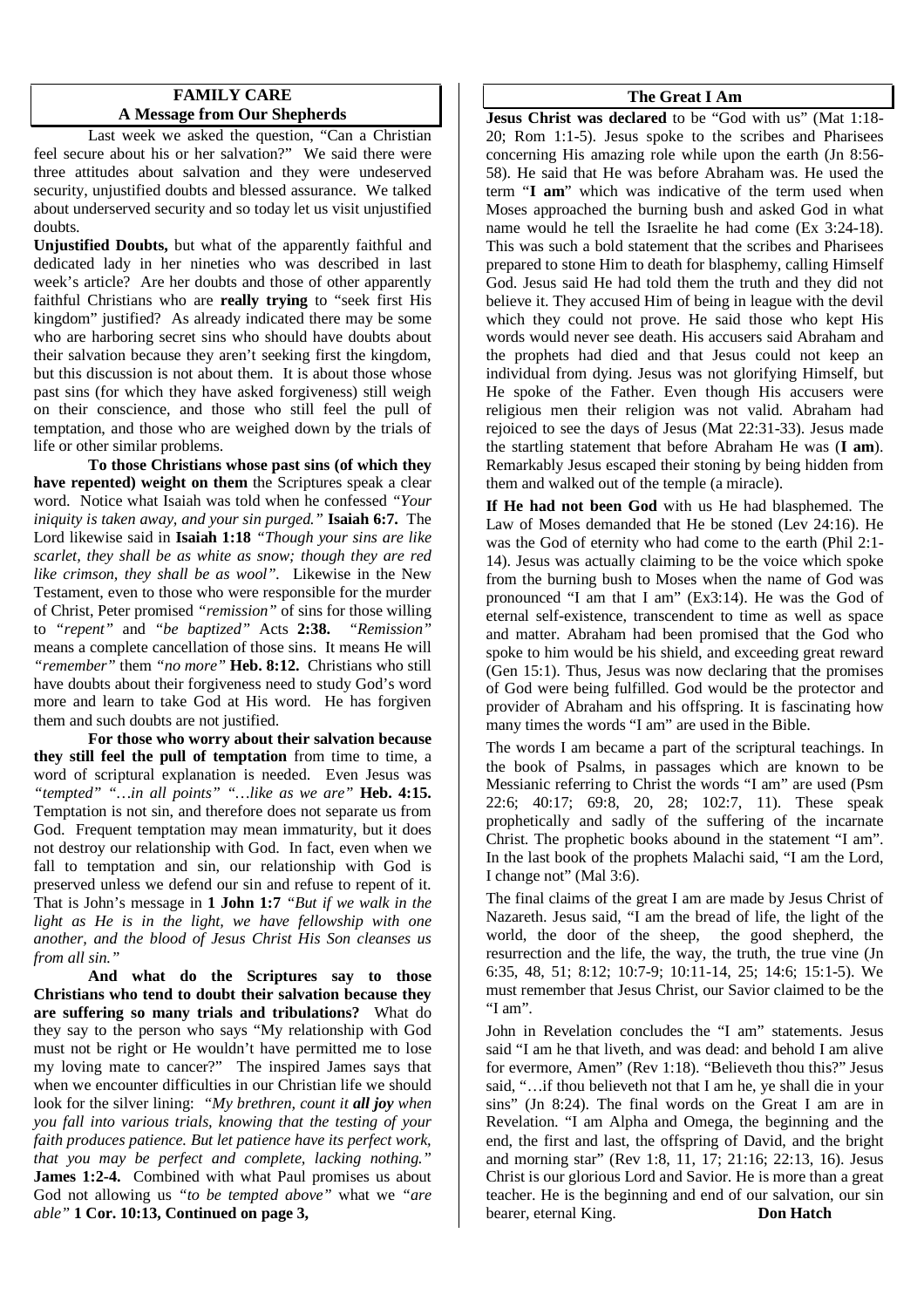# **Family News:** Call in your information to the **Family News Call is your information to the SAMILY**

# **GREETER ASSIGNMENTS**

#### **December 14, 2014**

*Front foyer:* Robert & Betty Ruckman *Back foyer:* Thomas Rathbun & Henry Seidmeyer

# **December 21, 2014**

*Front foyer:* Don & Anne Herriage *Back foyer:* Bobby & Brenda England

#### \*\*\*\*\*\*\*\*\*\*\*\*\*\*\*\*\*

# **Sermon Titles**

# **December 14, 2014**

a.m: "Evidence Of Christianity" Scripture: Hebrews 1:1-5 p.m: "Evidence Of Christianity" Scripture: Hebrews 2:5-11

## **December 21, 2014**

a.m: "Theistic Evolution" Scripture: John 8:31-37 p.m: "Theistic Evolution" Scripture: Matthew 1:18-24

#### \*\*\*\*\*\*\*\*\*\*\*\*\*\*\*\*\*

#### **Contribution Counters For December**

Glen Kelly & Purman Cofer

\*\*\*\*\*\*\*\*\*\*\*\*\*\*\*\*

#### **Communion Preparation For December**

Bobby & Brenda England

\*\*\*\*\*\*\*\*\*\*\*\*\*\*\*\*

# **MISSION PRINTING**

Mission Printing will meet *Sunday* at 4:00 p.m. in the Jr. Auditorium to collate booklets. Please come help us and enjoy the Christian fellowship.

# **PRAYER LIST**

*Ongoing Health Concerns:* Bobby Bowen, Jane Easter, J.C. and Dessie Ross, Charlene Carroll, Don and Margaret Lewis, Frances Tipton, Linda Head

*Homebound Members:* Roy and Helen Thomas, Mary Walker, Gearldean Jones

# *Recovering at Home:*

*.***Charlene Carroll** fell last Monday she does not have any injuries. *.***Nancy Pond** sprained her foot

and has to wear a boot for awhile.

## *Hospital:*

None at the present time.

## *Nursing Home:*

Billie Myers – Northgate Plaza Dorothy Smith – Avalon Elsie Nanney – Elm Croft Virginia Stull – Northgate Plaza for rehab. She will possibly get to go home today.

# *Military:*

Chris and Abigail Mathews

# *Special Requests:*

**Lautricia Williams** daughter, **Trisi** needs our prayers on her behalf. A lump has been found on her body.

#### \*\*\*\*\*\*\*\*\*\*\*\*\*\*\*\*\*

# **LADIES CLASS**

**Ladies Class** will meet on Tuesday, **December 9th** at 10 a.m. at the Annex. We will be preparing holiday **"goodie bags".** If you would like to donate items for the bags see **Beverly McKey**. Please have items at church by 10:00 a.m. Tuesday morning.

**Ladies** please invite your friends to attend Ladies Bible Class.

# **Call in your information to the office at: 972-790-8606 by Sunday evening.**

# **39'ers**

**39'ers** will meet Monday **December 15th** at 6:30 p.m. in the Annex. Please bring **finger food** and enjoy the wonderful fellowship**.**

#### \*\*\*\*\*\*\*\*\*\*\*\*\*\*\*\*\*

This is **December**. Remember to pick up cards to send to **Mike Batot.**

He appreciates the cards and they are an encouragement to him.

#### \*\*\*\*\*\*\*\*\*\*\*\*\*\*\*\*\*

There is a **Thank You Note** on the bulletin board from **Ilene Ashworth.**

#### \*\*\*\*\*\*\*\*\*\*\*\*\*\*\*\*\*

**Continued from pg 2….** we are forced to conclude that heavy trial and difficulties in life are a sign of God's confidence in our strength to bear trials (and develop "endurance") rather than being a sign of God's displeasure with us. It is from this standpoint that James says I should count such *"all joy"* rather than doubting my salvation. Another familiar scripture that is comforting to us is **2 Thess. 1:4-5.** We also notice in **1 Thess. 3:3** and **2 Tim. 3:12** that such persecutions (sometimes physical, sometimes psychological) are inevitable for the Christian. **1 Thess. 3:3** *"…that no one should be shaken by these afflictions; for you yourselves know that we are appointed to this."* **2 Tim. 3:12** *"Yes, and all who desire to live godly in Christ Jesus will suffer persecution."* So, instead of letting our trials and tribulations cause us to doubt our salvation, they should, in reality, cause us to feel more certain about it.

Next week is our final bulletin for the year 2014. We will discuss the third attitude about Salvation, that being blessed security (Assurance). Have a great week. **Jerry McKey**